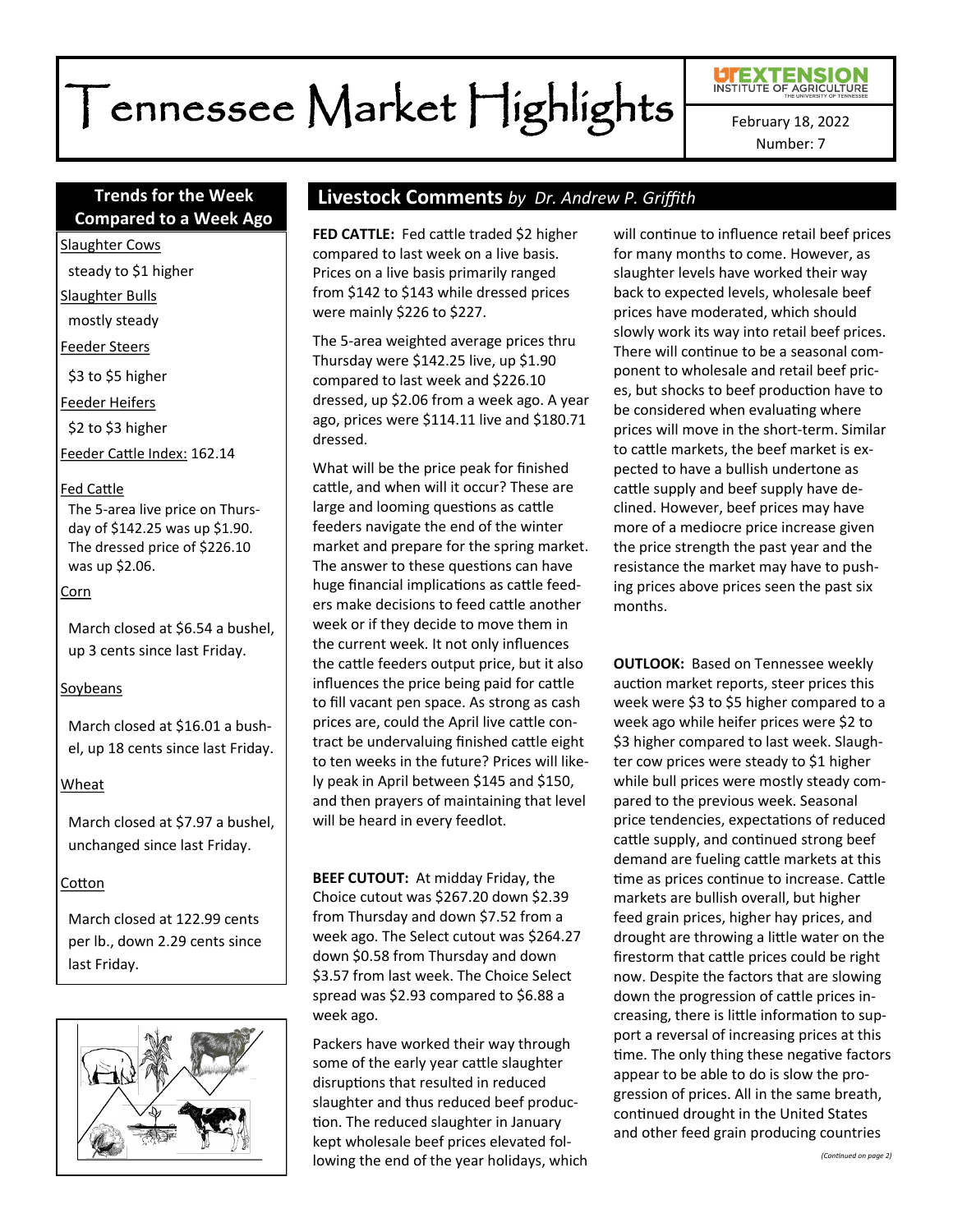# **Livestock Comments** by Dr. Andrew Griffith we as a people do not always do that. Thus, we set aside spe-

*(Continued from page 1)*

could continue to push feed and hay prices higher, which could result in more cows and heifers moving to market in 2022. If the size of the breeding herd continues to decline then that may temper prices in the near term with more reason for bullish price behavior in 2023 and 2024. Beyond the stronger prices in the calf and feeder cattle market, the slaughter cow and slaughter bull markets continue to roar to life. The slaughter cow market has carried strength the past 12 plus months, but it is seasonally strengthening and will continue to do so for another four months. Another market that is not often mentioned here is the bred heifer and cow market. Bred heifer prices are consistently hitting the \$1,800 to \$2,000 mark for good quality longer bred heifers. This market will continue to strengthen as feeder cattle prices strengthen, but producers should consider their regional circumstances.

**ASK ANDREW, TN THINK TANK:** Many people celebrated Valentine's Day this week while many others either ignored it or loathe the idea of it. It is one of those holidays that does not make much sense, because it seems people should always display their love and appreciation for others. However, cial days on the calendar so folks can focus on characteristics they should display anyway. This reminds me of cattle marketing and our failure as producers to constantly be active marketers. We tend to only think about cattle marketing right before we are ready to sell cattle. By the time we are ready to sell cattle, it is too late to be an active marketer. I do not mean to insinuate that every cattle producer fails to be an active marketer, but many producers do fail in this aspect of the business. Thus, just as we should show our care and compassion for people each and every day of the year, we should also be thinking about actively marketing cattle and how to capture the value being offered by the market.

Please send questions and comments to [agriff14@utk.edu](mailto:agriff14@utk.edu) or send a letter to Andrew P. Griffith, University of Tennessee, P.O. Box 160, 1000 Main Entrance Dr., Spring Hill, TN 37174.

**FRIDAY'S FUTURES MARKET CLOSING PRICES:** Friday's closing prices were as follows: Live/fed cattle –February \$143.23 - 0.18; April \$145.85 -0.93; June \$141.50 -0.65; Feeder cattle – March \$165.43 -0.78; April \$170.85 -0.30; May \$175.90 +0.18; August \$186.08 +0.35; March corn closed at \$6.54 up 4 cents from Thursday.

### **Crop Comments** *by Dr. Aaron Smith*

#### **Overview**

Corn, soybeans, and wheat were up; and cotton was down for the week.

Corn and soybean harvest futures set new contract highs this week at \$5.99 ½ and \$14.72. The upward trek in corn and soybean markets have been remarkable. A positive addition to increased prices is creating a very solid risk management base through elevated projected crop insurance prices (prices will be finalized February 28). There remains a lot of bullish momentum in soybean and corn markets, but there are also substantial risks. Below are bullish and bearish factors impacting corn markets.

|  |           | Previous | Current | Change  |
|--|-----------|----------|---------|---------|
|  | USD Index | 96.01    | 96.04   | 0.03    |
|  | Crude Oil | 93.41    | 91.05   | $-2.36$ |
|  | D.ITA     | 34,767   | 34,265  | $-502$  |
|  |           |          |         |         |

Bullish factors. Corn export sales have been very strong this year. USDA projects exports for the current marketing year of 2.425 billion bushels, slightly lower than last marketing year's estimate of 2.753 billion bushels. Current export commitments are 76% (compared to a 5-year average of 71%) of the marketing year total, with six and half months remaining in the marketing year. Drought in Argentina and Southern Brazil have stressed corn crops and may have implications for Brazil's second corn crop. Reduced production in South America will have corn importers shifting demand to other exporters, including the U.S., further strengthening the robust export sales pace. Ukraine-Russia tensions could disrupt corn production and logistics in the region and stall corn movements to international markets. Ukraine is projected to provide 16% of global corn exports for the 2021/22 marketing year. Reduced exports from the region will have importers seeking alternative sources to meet demand. Acreage competition will be fierce this spring. Soybeans and cotton will challenge corn for acres as all prices are very strong. Corn may be at a strategic disadvantage due to the relatively high cost of production relative to other U.S. row crops. More soybean and cotton planted acres need to come from other commodities and some of those acres may be at the expense of corn.

Bearish factors. Ethanol uncertainty is a troubling development. Currently there does not seem to be direction or a strong indication of support for corn ethanol from the federal government. Additionally, ethanol stocks have ballooned recently to 25.483 million barrels the highest-level excluding March-May 2020, when COVID-19 shutdowns caused a buildup in ethanol supply.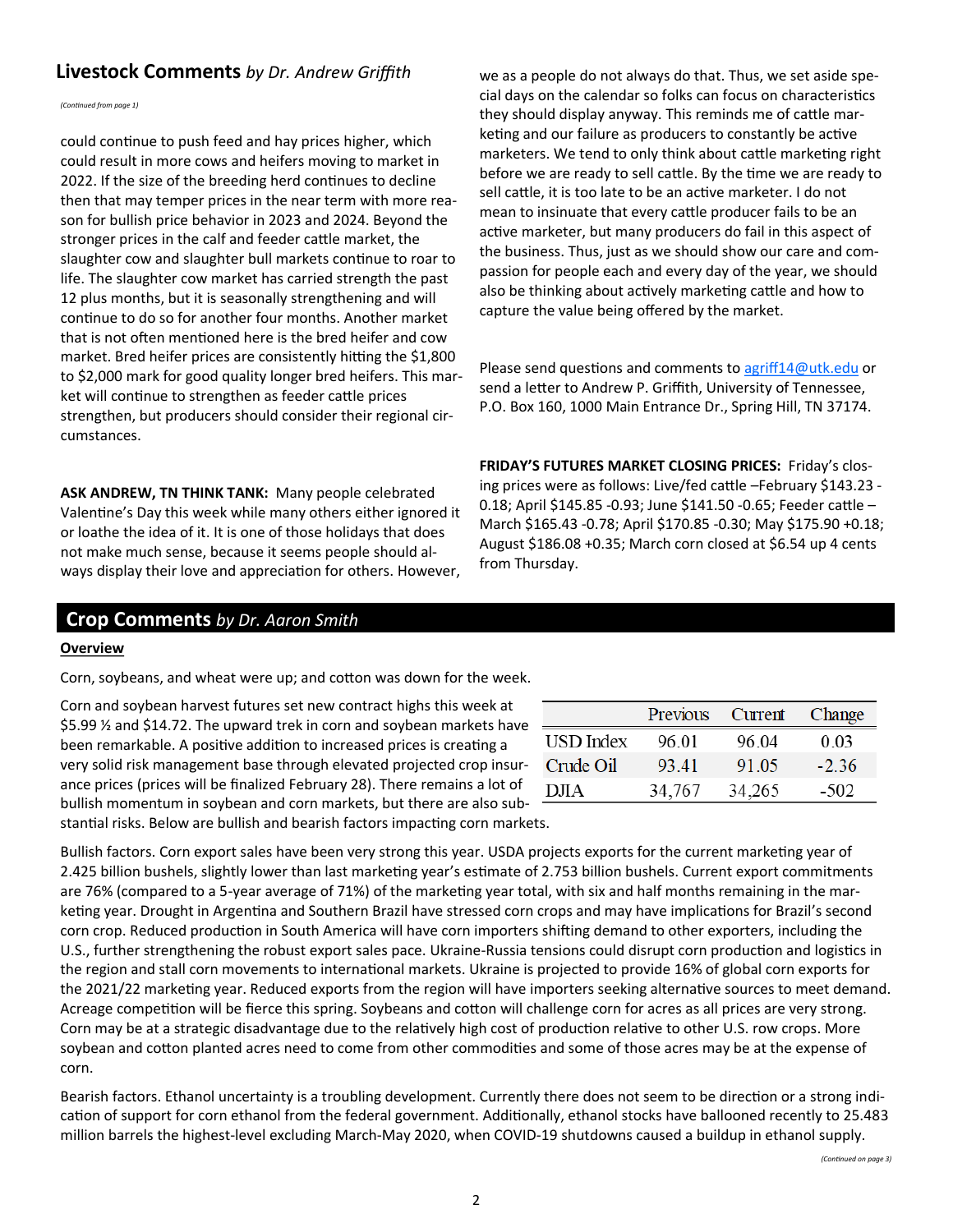# **Crop Comments** *by Dr. Aaron Smith*

High prices will provide a global incentive to plant. The old saying high prices will cure high prices is firmly in play. Producers worldwide are receiving strong signals to increase production. China is a major purchaser and influencer in grain and oilseed markets. While China can be a bullish factor in markets, it also has the ability to provide bearish surprises and manipulate markets in its favor. Global economic uncertainty and supply chain disruptions will continue to influence markets and create an unpredictable environment in 2022.

#### **Corn**

Ethanol production for the week ending February 11 was 1.009 million barrels per day, up 15,000 from the previous week. Ethanol stocks were 25.483 million barrels, up 0.684 million compared to last week. Corn net sales reported by exporters for February 4-10, 2022, were up compared to last week with net sales of 32.3 million bushels for the 2021/22 marketing year and 4.5 million bushels for the 2022/23 marketing year. Exports for the same period were up 41% from last week at 63.7 million bushels – a marketing year high. Corn export sales and commitments were 76% of the USDA estimated total exports for the 2021/22 marketing year (September 1 to August 31) compared to the previous 5-year average of 71%. Across Tennessee, average corn basis (cash price-nearby futures price) strengthened or remained unchanged at West, Northwest, West-Central, North-Central, and Mississippi River elevators and barge points. Overall, basis for the week ranged from 5 under to 34 over, with an average of 16 over the March futures at elevators and barge points. March 2022 corn futures closed at \$6.54, up 3 cents since last Friday. For the week, March 2022 corn futures traded between \$6.35 and \$6.58. Mar/May and Mar/Dec future spreads were -2 and - 57 cents. May 2022 corn futures closed at \$6.52, up 2 cents since last Friday.



New crop cash prices at elevators and barge points ranged from \$5.54 to \$6.06. December 2022 corn futures closed at \$5.97, up 3 cents since last Friday. Downside price protection could be obtained by purchasing a \$6.00 December 2022 Put Option costing 57 cents establishing a \$5.43 futures floor.

#### **Soybeans**

Net sales reported by exporters were up compared to last week with net sales of 50.0 million bushels for the 2021/22 marketing year and 56.1 million bushes for the 2022/23 marketing year. Exports for the same period were down 7% compared to last week at 44.6 million bushels. Soybean export sales and commitments were 86% of the USDA estimated total annual exports for the 2021/22 marketing year (September 1 to August 31), compared to the previous 5-year average of 82%. Across Tennessee, average soybean basis strengthened or remained unchanged at Northwest, West-Central, and North-Central elevators and barge points and weakened at West and Mississippi River elevators and barge points. Basis ranged from 10 under to 38 over, with an average basis of 11 over the March futures contract. March 2022 soybean futures closed at \$16.01, up 18 cents since last Friday. For the week, March 2022 soybean futures traded between \$15.42 and \$16.08. Mar/May and Mar/Nov future spreads were 2 and -138 cents. March 2022 soybean-to-corn price ratio was 2.45 at the end of the week. May 2022 soybean futures closed at \$16.03, up 17 cents since last Friday.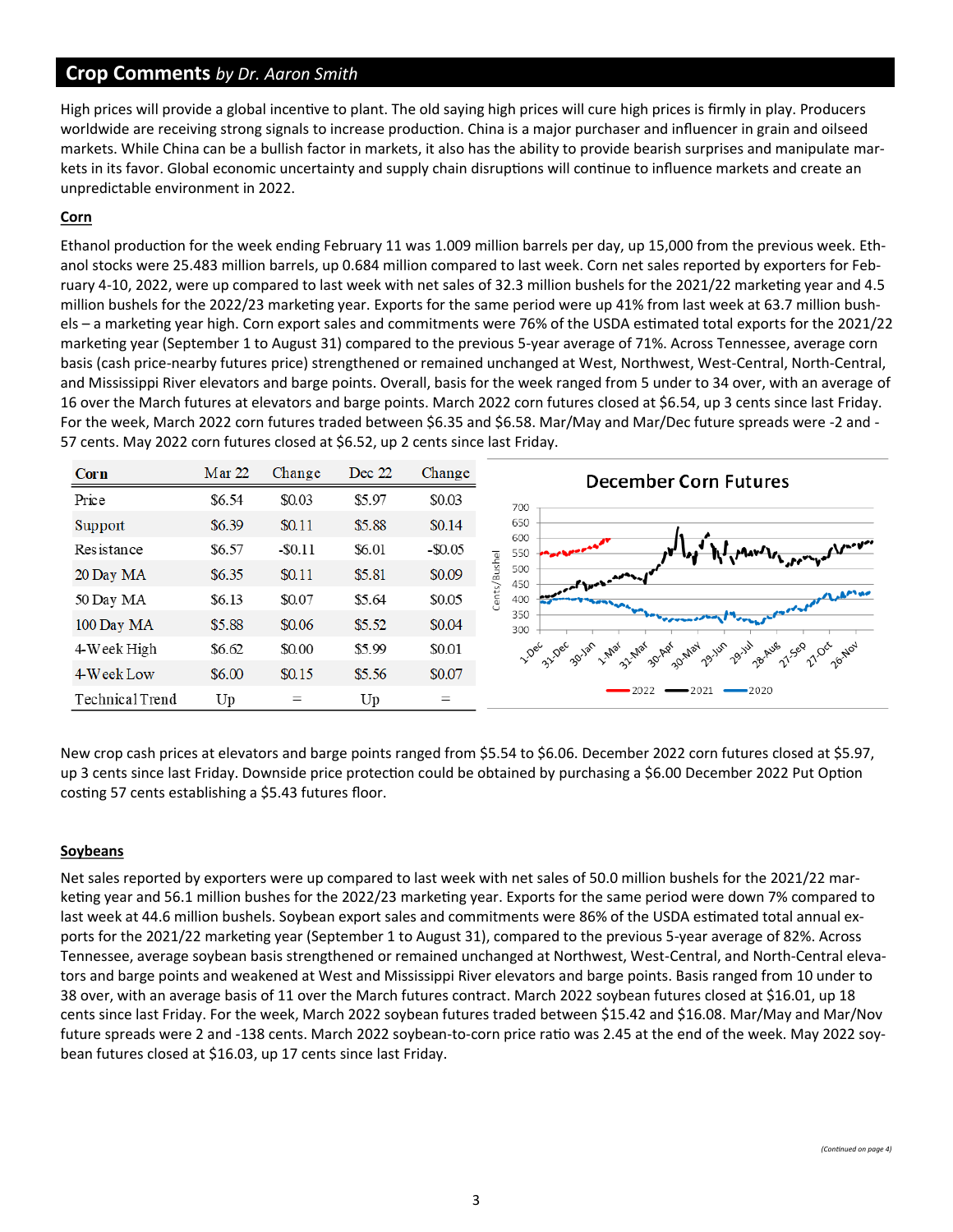## **Crop Comments** *by Dr. Aaron Smith*

| <b>Sovbeans</b> | Mar <sub>22</sub> | Change | <b>Nov 22</b> | Change |
|-----------------|-------------------|--------|---------------|--------|
| Price           | \$16.01           | \$0.18 | \$14.63       | \$0.19 |
| Support         | \$15.62           | \$0.13 | \$14.37       | \$0.26 |
| Resistance      | \$16.21           | \$0.10 | \$14.81       | \$0.07 |
| 20 Day MA       | \$15.31           | \$0.47 | \$13.98       | \$0.37 |
| 50 Day MA       | \$14.21           | \$0.32 | \$13.26       | \$0.22 |
| 100 Day MA      | \$13.37           | \$0.14 | \$12.80       | \$0.19 |
| 4-Week High     | \$16.33           | \$0.00 | \$14.72       | \$0.03 |
| 4-Week Low      | \$13.63           | \$0.14 | \$12.85       | \$0.09 |
| Technical Trend | Up                | $=$    | Up            | $=$    |

2021 Nov/Dec 2022 soybean-to-corn price ratio was 2.45 at the end of the week. New crop cash soybean prices at elevators and barge points ranged from \$14.08 to \$14.86. November 2022 soybean futures closed at \$14.63, up 19 cents since last Friday. Downside price protection could be achieved by purchasing a \$14.80 November 2022 Put Option which would cost 124 cents and set a \$13.56 futures floor.

#### **Cotton**

Net sales reported by exporters were down compared to last week with net sales of 158,500 bales for the 2021/22 marketing year and 34,700 bales for the 2022/23 marketing year. Exports for the same period were down 10% compared to last week at 270,000 bales. Upland cotton export sales were 89% of the USDA estimated total annual exports for the 2021/22 marketing year (August 1 to July 31), compared to the previous 5-year average of 85%. Delta upland cotton spot price quotes for February 17 were 120.52 cents/lb. (41-4-34) and 122.77 cents/lb. (31-3-35). Adjusted world price decreased 2.98 cents to 114.62 cents. March 2022 cotton futures closed at 122.99 cents, down 2.29 cents since last Friday. For the week, March 2022 cotton futures traded between 121.43 and 125.47 cents. Mar/May and Mar/Dec cotton futures spreads were -1.83 cents and -20.2 cents. May 2022 cotton futures closed at 121.16 cents, down 1.75 cents since last Friday.



December 2022 cotton futures closed at 102.79 cents, down 2.4 cents since last Friday. Downside price protection could be obtained by purchasing a 103 cent December 2022 Put Option costing 9.31 cents establishing a 93.69 cent futures floor.

#### **Wheat**

Wheat net sales reported by exporters were down compared to last week with net sales of 4.3 million bushels for the 2021/22 marketing year and 0.4 million bushels for the 2022/23 marketing year. Exports for the same period were up 8% from last week at 15.1 million bushels. Wheat export sales were 80% of the USDA estimated total annual exports for the 2021/22 marketing year (June 1 to May 31), compared to the previous 5-year average of 89%. Wheat cash prices at elevators and barge points ranged from \$8.14 to \$8.34. March 2022 wheat futures closed at \$7.97, unchanged since last Friday. March 2022 wheat futures traded between \$7.73 and \$8.13 this week. March wheat-to-corn price ratio was 1.22. Mar/May and Mar/Jul future spreads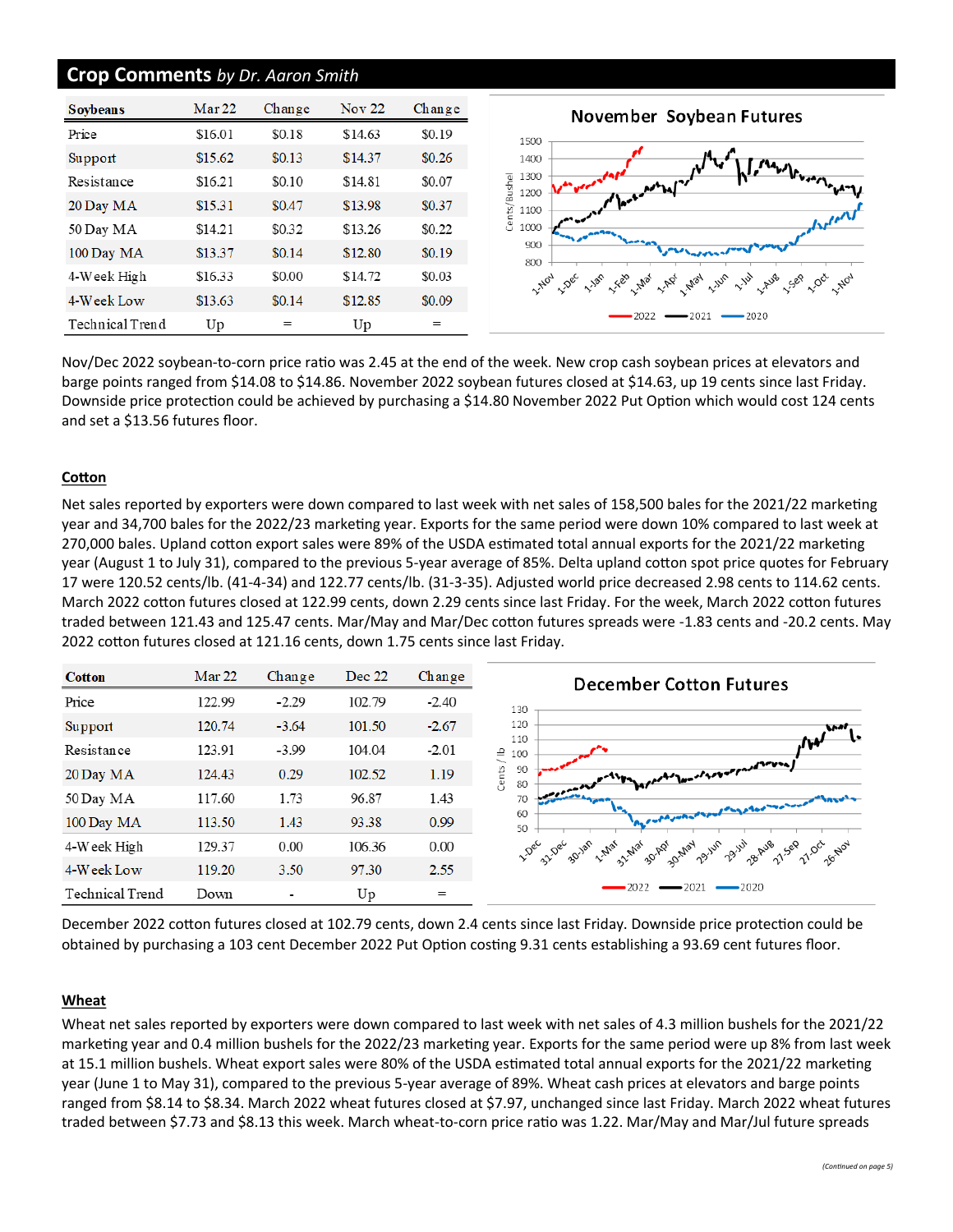# **Crop Comments** *by Dr. Aaron Smith*

were 7 and 3 cents. May 2022 wheat futures closed at \$8.04, unchanged since last Friday. May wheat-to-corn futures price ratio was 1.23.

| Wheat           | Mar 22 | Change     | <b>Jul 22</b> | Change     | <b>July Wheat Futures</b>                                                     |
|-----------------|--------|------------|---------------|------------|-------------------------------------------------------------------------------|
| Price           | \$7.97 | \$0.00     | \$8.00        | \$0.02     | 900                                                                           |
| Support         | \$7.67 | \$0.19     | \$7.70        | \$0.17     |                                                                               |
| Resistance      | \$8.14 | $-$ \$0.17 | \$8.15        | $-$ \$0.14 | 800                                                                           |
| 20 Day MA       | \$7.81 | \$0.04     | \$7.81        | \$0.07     | Bushel<br>700                                                                 |
| 50 Day MA       | \$7.78 | $-$ \$0.01 | \$7.75        | $-$ \$0.01 | response of all love about<br>Cents/I<br>600                                  |
| 100 Day MA      | \$7.83 | \$0.04     | \$7.77        | \$0.04     | 500                                                                           |
| $4$ Week High   | \$8.31 | \$0.00     | \$8.17        | \$0.00     | 400                                                                           |
| 4-Week Low      | \$7.40 | \$0.03     | \$7.42        | \$0.06     | 1-Jul 1-Aug 1-Sep 1-Oct 1-Nov 1-Dec 1-Jan 1-Feb 1-Mar 1-Apr 1-May 1-Jun 1-Jul |
| Technical Trend | Up     | $=$        | Up            | $=$        | $-2021$<br>2022<br>$-2020$                                                    |

New crop wheat cash prices at elevators and barge points ranged from \$7.52 to \$8.12. July 2022 wheat futures closed at \$8.00, up 2 cents since last Friday. Downside price protection could be obtained by purchasing an \$8.10 July 2022 Put Option costing 70 cents establishing a \$7.40 futures floor.

#### **Additional Information:**

*Links for data presented*: U.S. Export Sales - [https://apps.fas.usda.gov/export](https://apps.fas.usda.gov/export-sales/esrd1.html)-sales/esrd1.html USDA FAS: Weekly Export Performance Indicator - <https://apps.fas.usda.gov/esrquery/esrpi.aspx> EIA: Weekly ethanol Plant Production - [https://www.eia.gov/dnav/pet/pet\\_pnp\\_wprode\\_s1\\_w.htm](https://www.eia.gov/dnav/pet/pet_pnp_wprode_s1_w.htm) EIA: Weekly Supply Estimates - [https://www.eia.gov/dnav/pet/pet\\_sum\\_sndw\\_a\\_EPOOXE\\_sae\\_mbbl\\_w.htm](https://www.eia.gov/dnav/pet/pet_sum_sndw_a_EPOOXE_sae_mbbl_w.htm) Upland Cotton Reports - [https://www.fsa.usda.gov/FSA/epasReports?area=home&subject=ecpa&topic=fta](https://www.fsa.usda.gov/FSA/epasReports?area=home&subject=ecpa&topic=fta-uc)-uc Tennessee Crop Progress - [https://www.nass.usda.gov/Statistics\\_by\\_State/Tennessee/Publications/](https://www.nass.usda.gov/Statistics_by_State/Tennessee/Publications/Crop_Progress_&_Condition/) [Crop\\_Progress\\_&\\_Condition/](https://www.nass.usda.gov/Statistics_by_State/Tennessee/Publications/Crop_Progress_&_Condition/) U.S. Crop Progress - <http://usda.mannlib.cornell.edu/MannUsda/viewDocumentInfo.do?documentID=1048> USDA AMS: Market News - [https://www.ams.usda.gov/market](https://www.ams.usda.gov/market-news/search-market-news)-news/search-market-news

If you would like further information or clarification on topics discussed in the crop comments section or would like to be added to our free email list please contact me at aaron.smith@utk.edu.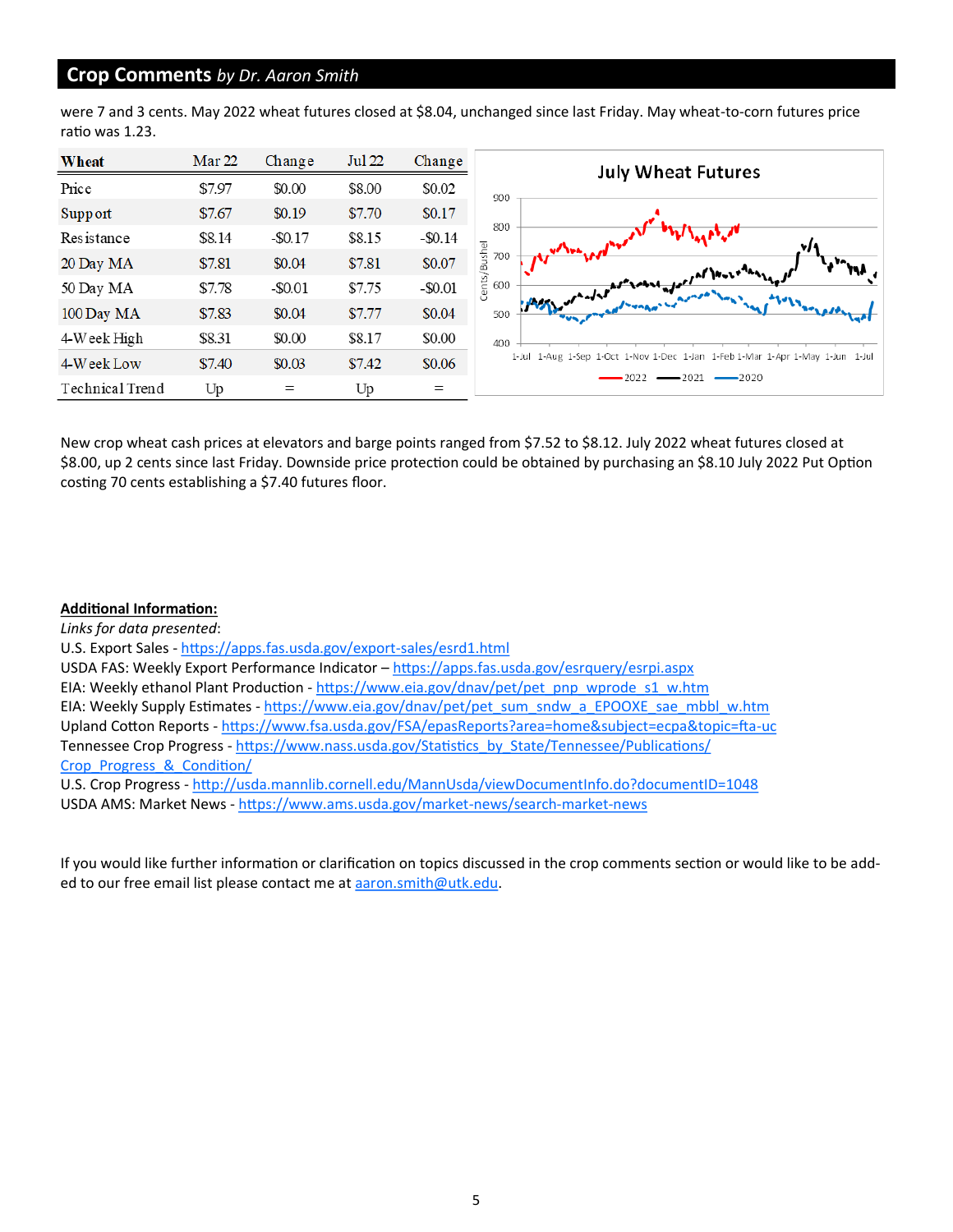|                       |                                                         | <b>Prices Paid to Farmers by Elevators</b> |               |               |               |  |  |  |
|-----------------------|---------------------------------------------------------|--------------------------------------------|---------------|---------------|---------------|--|--|--|
|                       | Friday, February 11, 2022---Thursday, February 17, 2022 |                                            |               |               |               |  |  |  |
|                       | Friday                                                  | Monday                                     | Tuesday       | Wednesday     | Thursday      |  |  |  |
|                       | Average                                                 | Average                                    | Average       | Average       | Average       |  |  |  |
| No. 2 Yellow Soybeans |                                                         |                                            |               |               |               |  |  |  |
| <b>Northwest</b>      | 15.73                                                   | 15.60                                      | 15.41         | 15.78         | 15.82         |  |  |  |
| North Central         | 15.78                                                   | 15.65                                      | 15.46         | 15.83         | 15.87         |  |  |  |
| <b>West Central</b>   | 15.93                                                   | 15.80                                      | 15.61         | 15.98         | 16.02         |  |  |  |
| West                  | 16.23                                                   | 16.08                                      | 15.89         | 16.25         | 16.25         |  |  |  |
| Mississippi River     | 16.12                                                   | 16.00                                      | 15.82         | 16.15         | 16.19         |  |  |  |
| <b>Yellow Corn</b>    |                                                         |                                            |               |               |               |  |  |  |
| Northwest             | 6.52                                                    | 6.57                                       | 6.39          | 6.48          | 6.51          |  |  |  |
| North Central         | 6.46                                                    | 6.51                                       | 6.33          | 6.42          | 6.45          |  |  |  |
| <b>West Central</b>   | 6.74                                                    | 6.79                                       | 6.61          | 6.70          | 6.73          |  |  |  |
| West                  | 6.85                                                    | 6.87                                       | 6.69          | 6.81          | 6.84          |  |  |  |
| Mississippi River     | 6.75                                                    | 6.79                                       | 6.61          | 6.71          | 6.75          |  |  |  |
| <b>Wheat</b>          |                                                         |                                            |               |               |               |  |  |  |
| Northwest             |                                                         |                                            |               |               |               |  |  |  |
| North Central         | 8.33                                                    | 8.34                                       | 8.15          | 8.16          | 8.33          |  |  |  |
| West                  |                                                         |                                            |               |               |               |  |  |  |
| Mississippi River     |                                                         |                                            |               |               |               |  |  |  |
| Cotton                | \$/pound--                                              |                                            |               |               |               |  |  |  |
| Memphis               | 125.03-127.28                                           | 122.68-124.93                              | 121.78-124.03 | 120.49-122.74 | 120.52-122.77 |  |  |  |







# **Futures Settlement Prices: Crops & Livestock**

Corn: [https://www.cmegroup.com/trading/agricultural/grain](https://www.cmegroup.com/trading/agricultural/grain-and-oilseed/corn.html)-and-oilseed/corn.html Soybeans: [https://www.cmegroup.com/trading/agricultural/grain](https://www.cmegroup.com/trading/agricultural/grain-and-oilseed/soybean.html)-and-oilseed/soybean.html Wheat: [https://www.cmegroup.com/trading/agricultural/grain](https://www.cmegroup.com/trading/agricultural/grain-and-oilseed/wheat.html)-and-oilseed/wheat.html Soybean Meal: [https://www.cmegroup.com/trading/agricultural/grain](https://www.cmegroup.com/trading/agricultural/grain-and-oilseed/soybean-meal.html)-and-oilseed/soybean-meal.html Cotton: [https://www.theice.com/products/254/Cotton](https://www.theice.com/products/254/Cotton-No-2-Futures/data?marketId=5352193)-No-2-Futures/data?marketId=5352193 Live Cattle: [https://www.cmegroup.com/trading/agricultural/livestock/live](https://www.cmegroup.com/trading/agricultural/livestock/live-cattle.html)-cattle.html Feeder Cattle: [https://www.cmegroup.com/trading/agricultural/livestock/feeder](https://www.cmegroup.com/trading/agricultural/livestock/feeder-cattle.html)-cattle.html Lean Hogs: [https://www.cmegroup.com/trading/agricultural/livestock/lean](https://www.cmegroup.com/trading/agricultural/livestock/lean-hogs.html)-hogs.html Class III Milk: [https://www.cmegroup.com/trading/agricultural/dairy/class](https://www.cmegroup.com/trading/agricultural/dairy/class-iii-milk.html)-iii-milk.html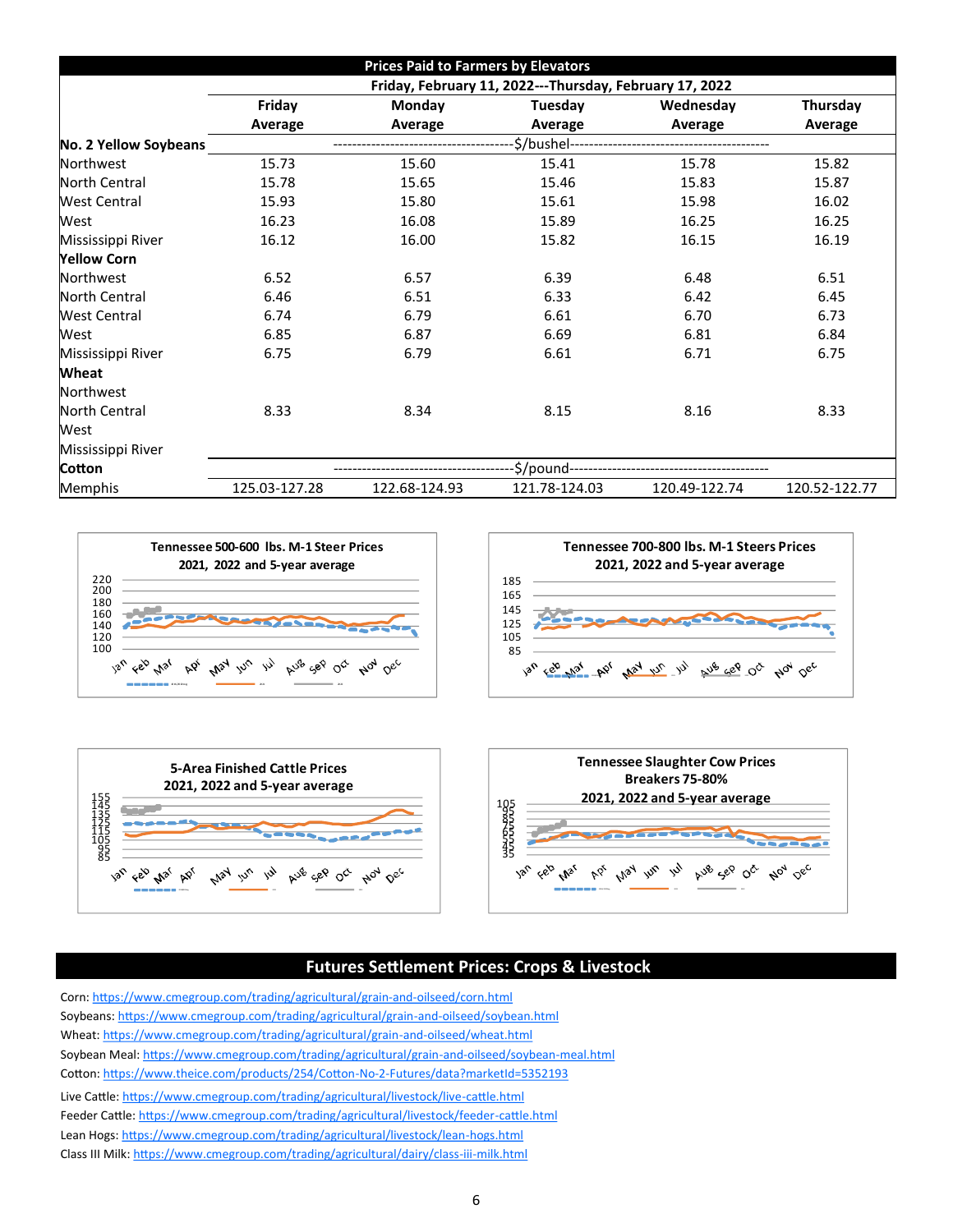|                                  |           | Prices on Tennessee Reported Livestock Auctions for the week ending Monday, February 14, 2022 |                  |                         |                         |  |
|----------------------------------|-----------|-----------------------------------------------------------------------------------------------|------------------|-------------------------|-------------------------|--|
|                                  | This Week |                                                                                               |                  | Last Week's<br>Year Ago |                         |  |
|                                  | Low       | High                                                                                          | Weighted Average | Weighted Average        | <b>Weighted Average</b> |  |
|                                  |           |                                                                                               |                  |                         |                         |  |
| Steers: Medium/Large Frame #1-2  |           |                                                                                               |                  |                         |                         |  |
| 300-400 lbs.                     | 174.00    | 222.50                                                                                        | 196.41           | 190.27                  | 155.94                  |  |
| 400-500 lbs.                     | 165.00    | 210.00                                                                                        | 184.95           | 176.36                  | 155.93                  |  |
| 500-600 lbs.                     | 150.00    | 182.50                                                                                        | 167.80           | 163.62                  | 138.79                  |  |
| 600-700 lbs.                     | 140.00    | 170.00                                                                                        | 153.68           | 148.17                  | 130.11                  |  |
| 700-800 lbs.                     | 135.00    | 153.00                                                                                        | 141.83           | 139.69                  | 121.76                  |  |
| Steers: Small Frame #1-2         |           |                                                                                               |                  |                         |                         |  |
| 300-400 lbs.                     | 165.00    | 175.00                                                                                        | 170.45           | ---                     | 140.03                  |  |
| 400-500 lbs.                     | 165.00    | 186.00                                                                                        | 174.51           |                         | 113.42                  |  |
| 500-600 lbs.                     | ---       | ---                                                                                           | ---              | ---                     | 130.00                  |  |
| 600-700 lbs.                     | $---$     |                                                                                               |                  | ---                     |                         |  |
| Steers: Medium/Large Frame #3    |           |                                                                                               |                  |                         |                         |  |
| 300-400 lbs.                     | 140.00    | 192.50                                                                                        | 172.11           | 168.39                  | 145.05                  |  |
| 400-500 lbs.                     | 147.00    | 185.00                                                                                        | 173.62           | 160.51                  | 139.60                  |  |
| 500-600 lbs.                     | 140.00    | 171.00                                                                                        | 158.40           | 146.30                  | 124.18                  |  |
| 600-700 lbs.                     | 132.00    | 156.00                                                                                        | 140.01           | 131.35                  | 114.05                  |  |
| 700-800 lbs.                     | 130.00    | 142.50                                                                                        | 134.97           | 123.00                  | 105.10                  |  |
| <b>Holstein Steers</b>           |           |                                                                                               |                  |                         |                         |  |
| 300-400 lbs.                     |           |                                                                                               | ---              | ---                     |                         |  |
| 500-600 lbs.                     |           |                                                                                               |                  |                         |                         |  |
| 700-800 lbs.                     |           | ---                                                                                           | ---              | $---$                   |                         |  |
| Slaughter Cows & Bulls           |           |                                                                                               |                  |                         |                         |  |
| Breakers 75-80%                  | 63.00     | 88.00                                                                                         | 76.67            | 73.30                   | 63.96                   |  |
| Boners 80-85%                    | 60.00     | 88.00                                                                                         | 74.48            | 71.39                   | 63.62                   |  |
| Lean 85-90%                      | 50.00     | 74.50                                                                                         | 62.32            | 61.48                   | 51.22                   |  |
| Bulls YG 1                       | 85.00     | 116.00                                                                                        | 103.50           | 96.93                   | 87.49                   |  |
| Heifers: Medium/Large Frame #1-2 |           |                                                                                               |                  |                         |                         |  |
| 300-400 lbs.                     | 139.00    | 185.00                                                                                        | 153.98           | 150.16                  | 133.77                  |  |
| 400-500 lbs.                     | 133.00    | 163.00                                                                                        | 146.20           | 145.17                  | 129.40                  |  |
| 500-600 lbs.                     | 125.00    | 158.00                                                                                        | 138.89           | 136.56                  | 119.58                  |  |
| 600-700 lbs.                     | 116.00    | 152.00                                                                                        | 132.74           | 130.21                  | 114.30                  |  |
| Heifers: Small Frame #1-2        |           |                                                                                               |                  |                         |                         |  |
| 300-400 lbs.                     |           |                                                                                               |                  | 120.66                  | 119.94                  |  |
| 400-500 lbs.                     | 141.00    | 146.00                                                                                        | 144.25           | 132.38                  | 122.44                  |  |
| 500-600 lbs.                     | 120.00    | 140.00                                                                                        | 131.42           | 117.77                  | 112.00                  |  |
| 600-700 lbs.                     | 123.00    | 128.00                                                                                        | 125.50           | ---                     | 96.25                   |  |
| Heifers: Medium/Large Frame #2-3 |           |                                                                                               |                  |                         |                         |  |
| 300-400 lbs.                     | 122.50    | 157.50                                                                                        | 141.44           | 137.81                  | 123.20                  |  |
| 400-500 lbs.                     | 125.00    | 147.50                                                                                        | 137.71           | 131.89                  | 119.57                  |  |
| 500-600 lbs.                     | 121.00    | 140.00                                                                                        | 130.56           | 128.39                  | 110.88                  |  |
| 600-700 lbs.                     | 114.00    | 133.00                                                                                        | 120.45           | 121.13                  | 107.13                  |  |

Cattle Receipts This week:6,853 Week ago:7,888 Year ago:3,110